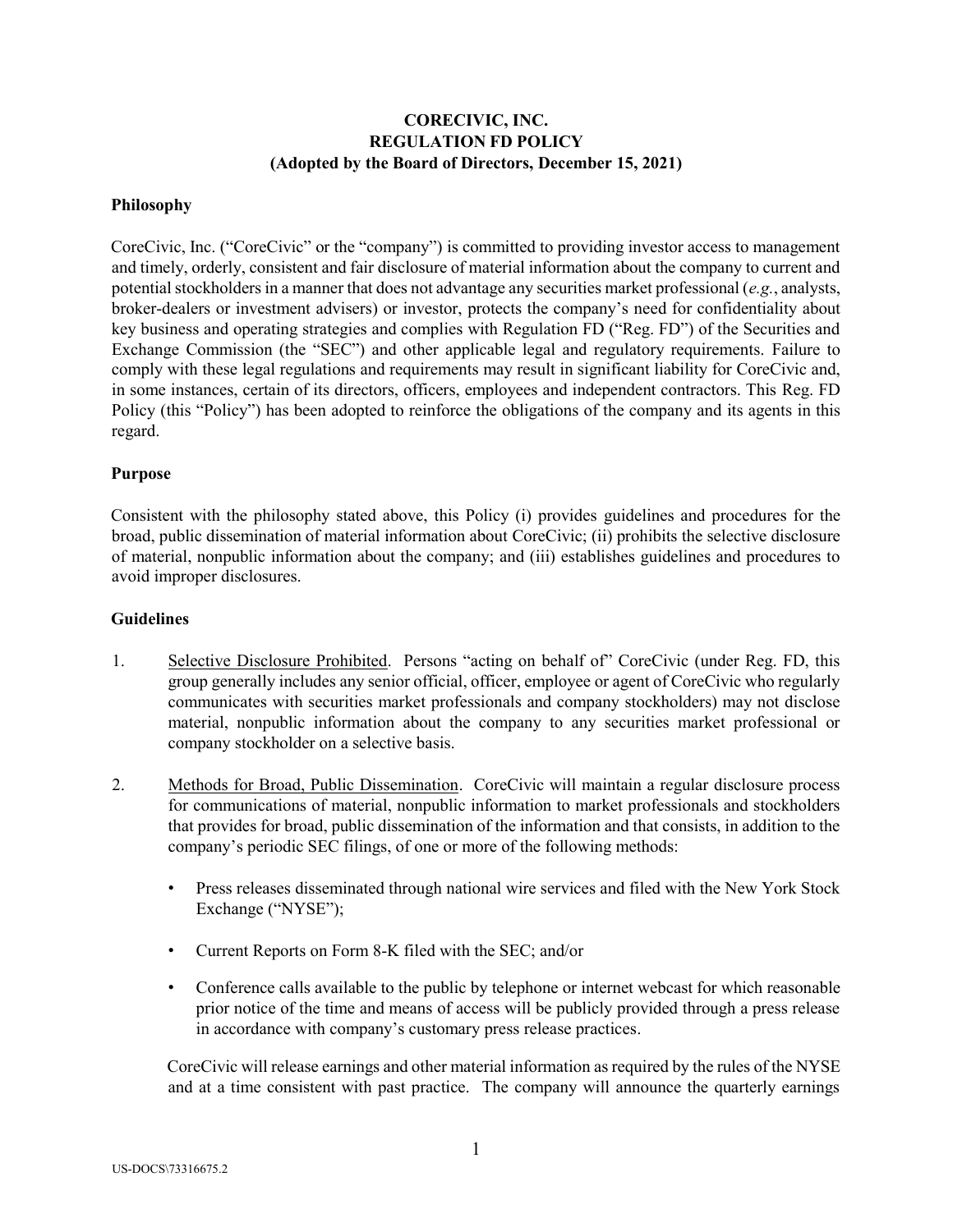release date publicly and provide reasonable prior notice of the conference call and the means of access through a press release. Earnings press releases and recordings of conference calls will be made available for a reasonable period of time via CoreCivic's corporate website (www.corecivic.co[m\)](http://www.correctionscorp.com/) after the conference call. All press releases will be made through national press release distribution services, and in a manner designed to provide broad non-exclusionary distribution of such information to the public.

- 3. Cautionary Language. Any time projected financial information or other forward-looking information is included within a communication authorized by this Policy, such as an earnings press release or presentation report, meaningful cautionary language will be included that identifies important factors that could cause actual results to differ from those projected in the statements. In addition, conference calls and webcasts should begin with prepared remarks that include a reference to the company's filed risk factor disclosures.
- 4. Authorized spokespersons. The company's "authorized spokespersons" for purposes of this Policy are limited to the Chief Executive Officer ("CEO"), the Chief Financial Officer ("CFO") and the Managing Director, Investor Relations. Except as stated below, only authorized spokespersons may communicate on behalf of the company with market professionals and stockholders. Except to respond to questions relating to information that is solely historical and already public, no authorized spokesperson may speak to a market professional or stockholder without another authorized spokesperson present unless authorized by the CEO. While e-mail correspondence is not prohibited, authorized spokespersons should exercise particular caution in communicating with market professionals and stockholders through e-mail.

Other company employees or representatives may respond to specific inquiries or make public disclosures as necessary or appropriate upon the direction or authorization of an authorized spokesperson. Any such disclosures must be in compliance with this Policy and subject to oversight by an authorized spokesperson. Otherwise, no employee or member of the company's Board of Directors (the "Board") may communicate with the financial community and all calls and inquiries from market professionals and stockholders will be referred to an authorized spokesperson.

5. Meetings with Market Professionals and Stockholders; Presentations and Presentation Materials. Authorized spokespersons may attend and participate in industry and investor conferences and meet with stockholders, securities analysts, investors and other members of the financial community consistent with applicable law and this Policy, provided that participation by two or more authorized spokespersons in such conferences and meetings is required unless approval is obtained from the CEO. Authorized spokespersons should notify participants in such events and meetings of the existence of this Policy and that it may be accessed through the company's website.

With regard to presentations by an authorized spokesperson at financial industry and investor conferences, the company will, to the extent practicable, provide notice of the presentation via press release, webcast the presentation and post the presentation on the company's website for a reasonable period of time.

Non-financial industry trade shows typically do not present the level of risk of selective disclosure as do road shows and investor conferences due to the subject matter and because market professionals and stockholders are less likely to participate. Nonetheless, appropriate steps should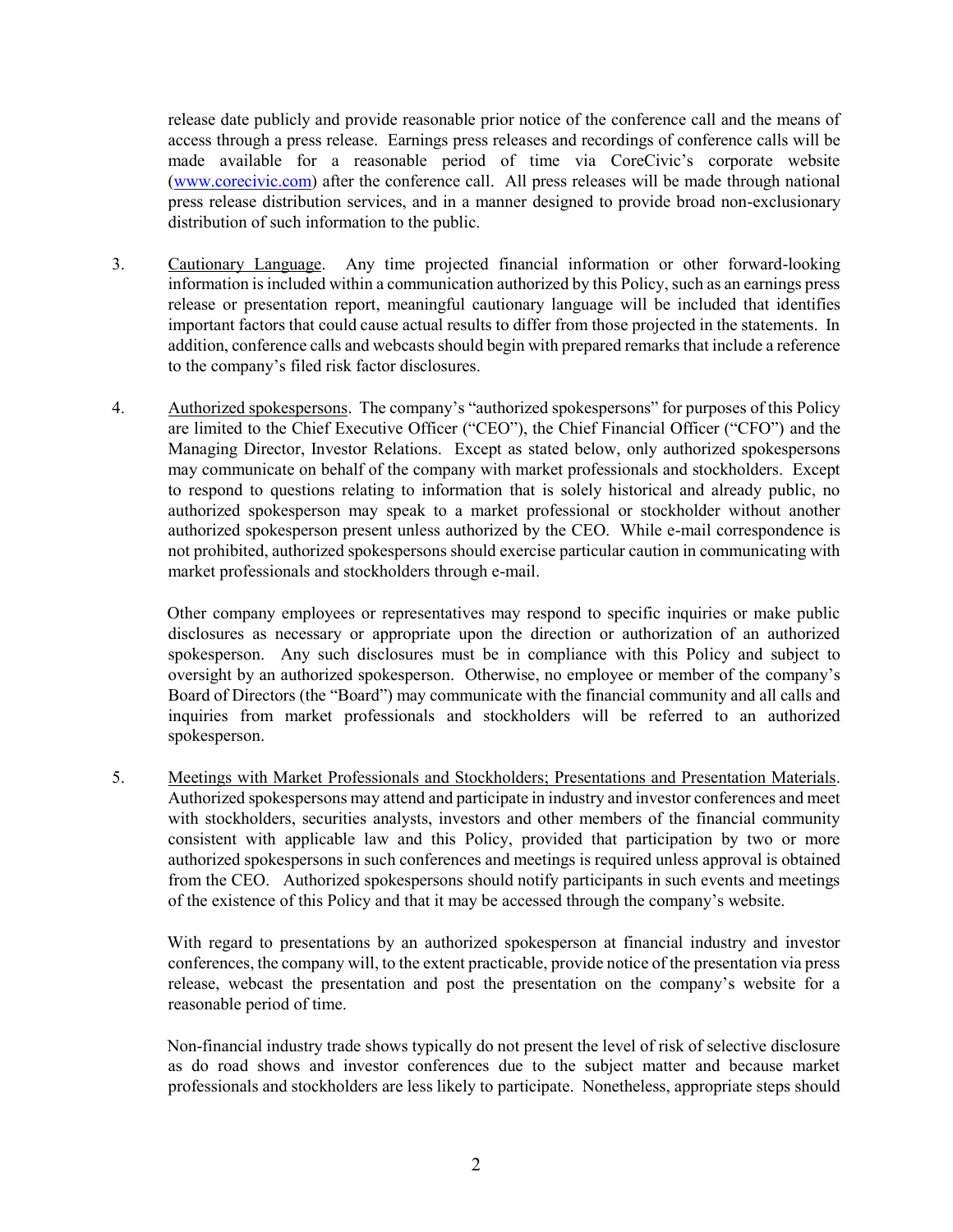be taken, such as training on this Policy and, where needed, pre-screening of presentation materials, to ensure that material, nonpublic information is not selectively disclosed at such trade shows.

- 6. Requests for Guidance. To the extent provided, guidance by the company regarding its business outlook and expectations for future results, as well as any changes to or affirmations of such guidance, will be provided on a public, not a selective, basis through one of the methods described elsewhere in this Policy. In the event that an authorized spokesperson refers to guidance previously provided in a nonpublic forum, the authorized spokesperson should accompany the reference with a cautionary statement to the effect that the reference does not amount to a reaffirmation of the guidance and that the company's policy is to disseminate guidance only as stated above; provided, that the failure to provide such a cautionary statement should not be deemed to mean that a reaffirmation has been provided.
- 7. Review and Comment on Analyst Reports. The company will review and comment on analysts' financial models or drafts of research reports only through an authorized spokesperson and will not comment (orally or in writing) upon any such material except to correct inaccuracies relating to publicly available, historical and factual information or mathematical errors. No comment will be made regarding the accuracy of analysts' assumptions, estimates, models or predictions.

CoreCivic personnel may not be quoted in analyst reports and, as a general rule, the company will not circulate copies of analyst reports, but rather only will provide interested persons with a list of analysts covering the company and refer requests for reports to the analysts' respective firms.

- 8. Market Rumors. CoreCivic will take a "no comment" approach to market rumors that are not attributable to the company. If it is determined that CoreCivic is the source of a rumor or a statement on the rumor is requested by the NYSE, the company will promptly consider and adopt an appropriate response in consultation with legal counsel and, where an announcement is made to clarify or deny the rumor, make clear that CoreCivic is varying from its usual "no comment" policy.
- 9. Quiet Periods. CoreCivic will observe a "quiet period" while finalizing its quarterly earnings during which it will not hold one-on-one discussions with market professionals or stockholders or otherwise comment on the company's financial and business performance or prospects or projections other than to respond to questions relating to information that is solely historical and already public. Any comments on such matters during a quiet period generally will be made publicly through a press release approved by the CEO. The quiet period normally begins on the last trading day of the fiscal quarter and remains in effect until earnings are publicly released for that quarter. Subject to the foregoing, authorized spokespersons may participate in publicly accessible conferences and other events during the quiet period.
- 10. Disclosures to the News Media. As a general rule, CoreCivic will not disclose material, non-public information through the news media. Any disclosures to the media of material, nonpublic information must be made in compliance with Reg. FD (*i.e.*, to a member of the press who has agreed to keep the information confidential while preparing an article and until the information is broadly disseminated or to a publication that can assure broad dissemination of the information) and with the approval of the CEO.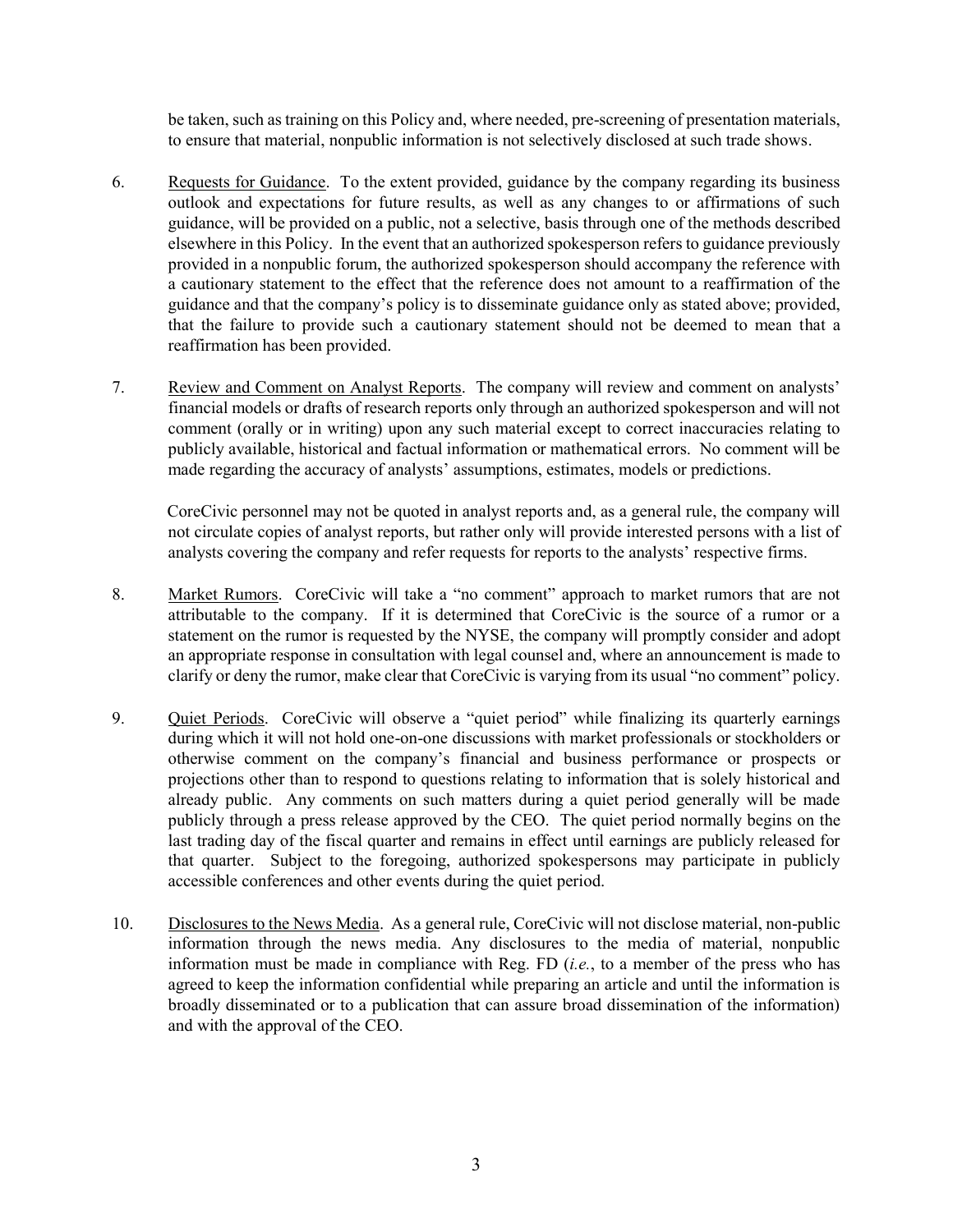- 11. Disclosures for Business Purposes. CoreCivic will continue to share material, nonpublic information for business purposes with third parties owing a duty of trust or confidence to the company or who have agreed expressly to maintain the disclosed information in confidence.
- 12. Prohibited External Communications. Use of social networks, including corporate blogs, employee blogs, chat boards, Facebook, Twitter and the like, to disclose material, nonpublic information is considered selective disclosure and would violate this Policy.
- 13. Inadvertent Disclosures. CoreCivic will use its best efforts to cure any inadvertent disclosure of material, nonpublic information as soon as reasonably practicable upon learning of the disclosure in accordance with Reg. FD, which requires public disclosure within the later of 24 hours or the commencement of the next day's trading on the NYSE after the disclosure comes to the attention of a "senior official" (defined in Reg. FD to include directors, executive officers, investor relations or public relations officers or other persons performing similar functions).

Any director, officer, employee or independent contractor of the company who becomes aware of an inadvertent or unauthorized disclosure of material, nonpublic information about the company shall immediately contact the company's General Counsel at 615-263-3000 or generalcounsel@corecivic.com. Upon being contacted under such circumstances, the General Counsel shall consult with the CEO and other persons as necessary to determine the need for disclosure of the information and to develop an appropriate disclosure plan, if applicable.

14. Role of Disclosure Committee. The Board is responsible for considering the particular methods of communication to be used, consistent with this Policy, to disclose material, nonpublic information. The Board is also authorized to interpret this Policy and to determine whether information is "material" and "nonpublic" for purposes of this Policy.

## **Requests for Contact with Authorized Spokespersons**

Market professionals and stockholders should direct questions and requests for meetings, presentations or other contacts with the authorized spokespersons identified in this Policy to CoreCivic's Managing Director, Investor Relations at (615) 263-3024 or InvestorRelations@CoreCivic.com. Questions will be responded to as promptly as feasible according to the following guidelines and in a manner otherwise consistent with this Policy:

- Questions relating to information that is solely historical and already public may be responded to at any time;
- Questions relating to forward-looking information contained in a quarterly earnings press release or disclosed during a related earnings conference call may only be answered within the two (2) week period immediately following dissemination of the earnings press release, and the authorized spokespersons will not provide new material information or elaborate in a material way beyond what was disclosed in the earnings press release or during the earnings conference call, other than by further public disclosure pursuant to this Policy; and
- With regard to other types of questions, CoreCivic will determine whether to respond directly to the person making the inquiry, through a public disclosure or not at all.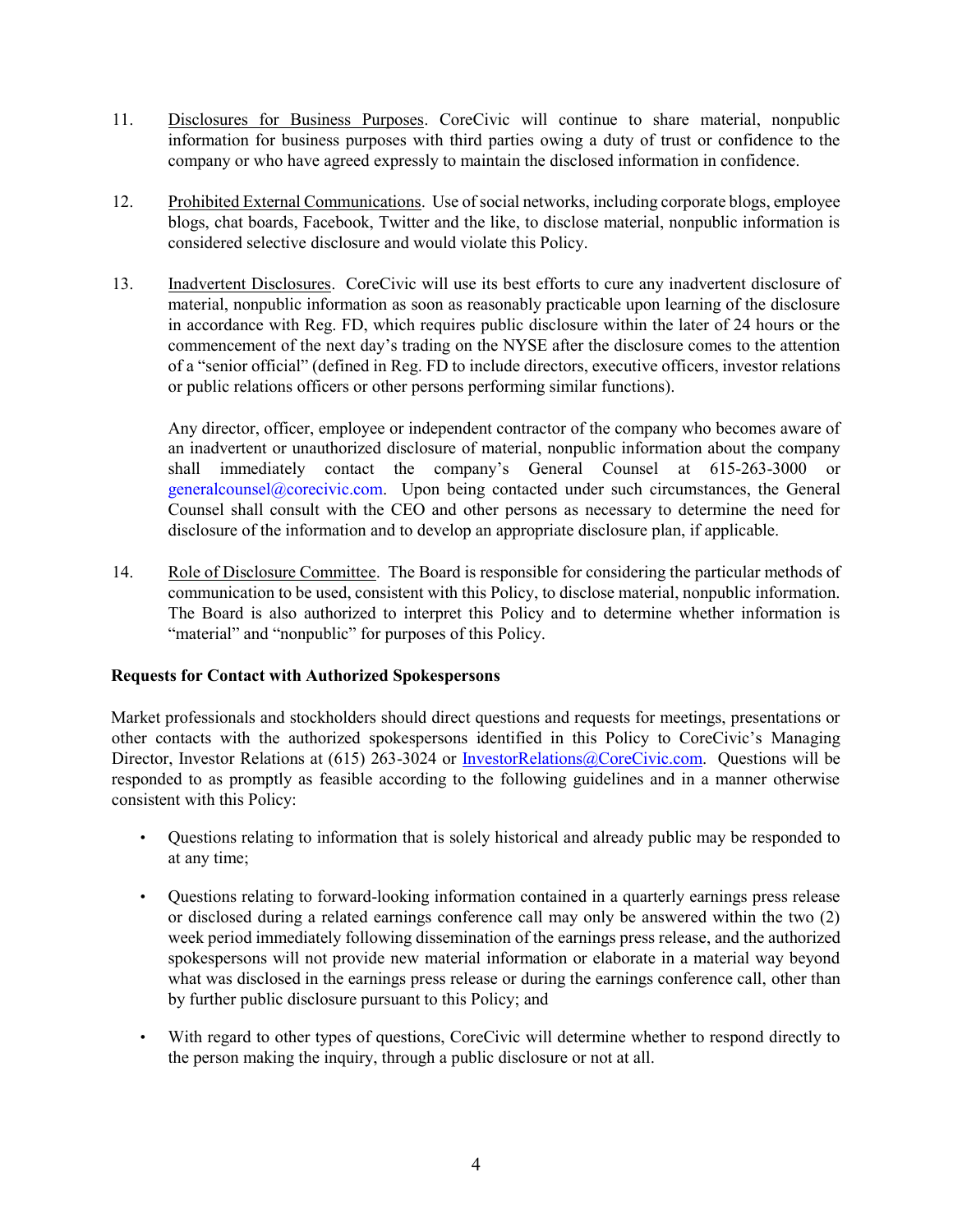# **Disclosure of Policy**

CoreCivic will post this Policy on its corporate website.

# **Training**

CoreCivic's General Counsel, in consultation with the Board, shall consider, recommend and provide (or cause to be provided) to the authorized spokespersons (and such other persons as the General Counsel deems appropriate) training and educational materials from time-to-time in order to promote compliance with this Policy and related legal or regulatory requirements. All questions relating to this Policy should be referred to the General Counsel.

### **Definitions of "Material" and "Nonpublic"**

Information is "material" if there is a substantial likelihood that a reasonable investor would consider it important in making an investment decision or it could reasonably be expected to have a substantial effect on the price, whether negative or positive, of the company's securities. There is no bright-line standard for assessing materiality; rather, materiality is based on an assessment of all of the facts and circumstances, and is often evaluated by enforcement authorities with the benefit of hindsight. While it is not possible to compile an exhaustive list, information concerning any of the following items should be reviewed carefully to determine whether such information is material:

- Earnings and other financial information, including whether the company will or will not meet expectations;
- Pending or proposed mergers, acquisitions, divestitures, tender offers, joint ventures, changes in assets or any change in control of the company;
- Changes in senior management;
- Changes in compensation policy;
- A change in auditors or an auditor's notification that the company may no longer rely on an audit report;
- Financings and other events regarding the company's securities or financial condition (e.g., defaults on outstanding debt, calls of securities for redemption, repurchase plans, stock splits or public or private sales of additional securities);
- Changes in the company's dividend policy;
- Significant new contracts with vendors or developments regarding significant customers or vendors;
- Pending or threatened significant litigation or governmental regulatory investigations or proceedings, or the resolution of such litigation, investigations or proceedings;
- Cybersecurity breaches or potential cybersecurity breaches;
- Bankruptcy, corporate restructuring or receivership; and